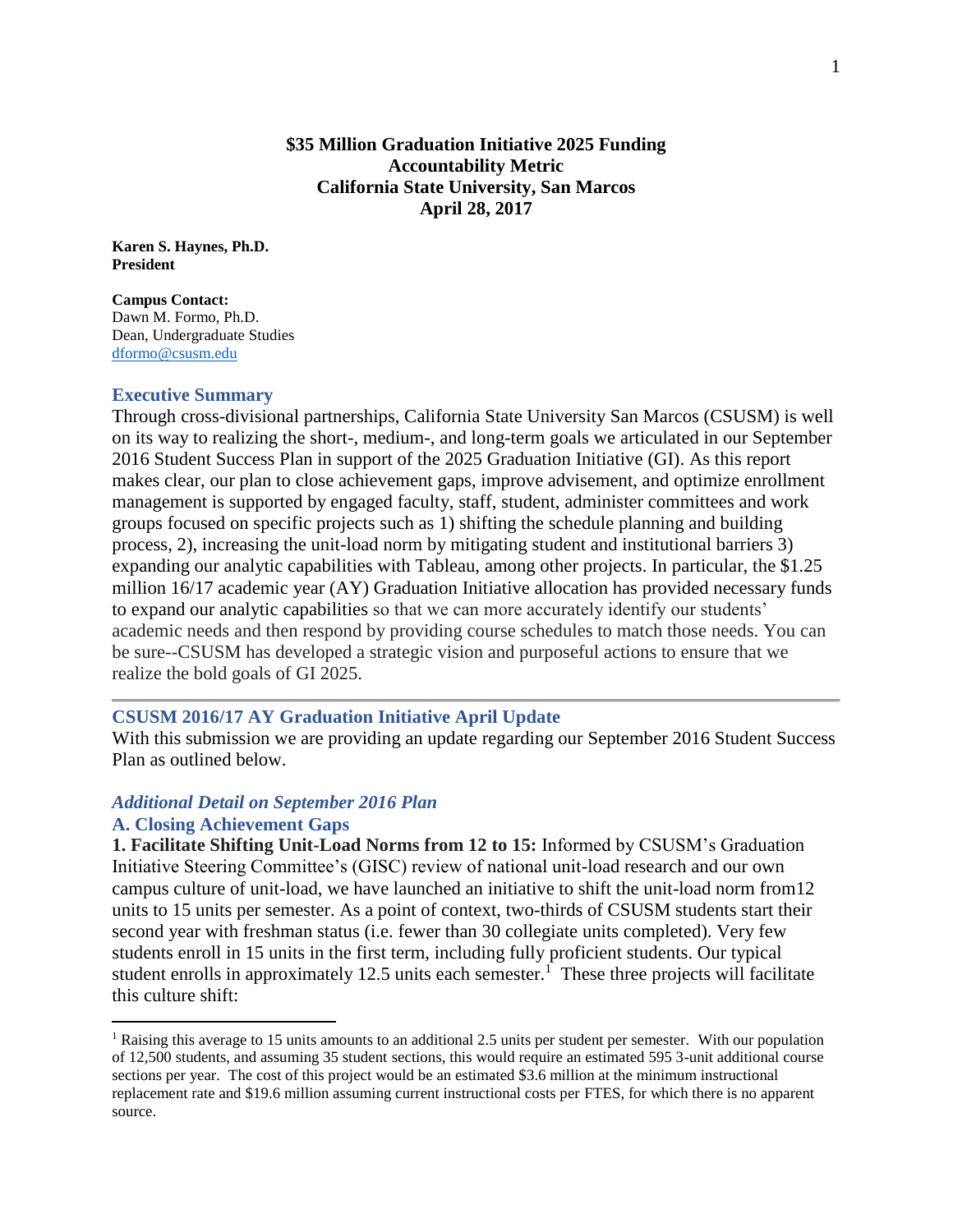**a. CSUSM Unit-Load Research Project:** The Vice Provost, Office of Undergraduate Studies (OUGS), and Institutional Planning & Analysis (IP&A) at CSUSM have launched an IRBapproved study to investigate how external commitments affect academic success for CSUSM students carrying specific academic workloads. Specifically,

- Is it advantageous (or not) for students who work 30 or more hours per week to enroll in 15 units per semester?
- Is it advantageous (or not) for students who arrive at CSUSM the least academically prepared (need remediation in math and English and graduated from a high school with an Academic Performance Index in the lowest quadrant) to enroll in 15 units per semester?

In effect, we are recreating the tests used by Attewell and Monaghan  $(2016)^2$ , who found that full-time unit-loads of 15 units were beneficial for almost all students, with the exception of those working at least 30 hours a week and those who arrive the least academically prepared. We hypothesize that a similar study at CSUSM will produce like results. This CSUSM-based study is important given our GI 2025 targets. Increasing student unit-loads has been identified in some research as a pathway to achieving that goal. Confirming our hypotheses could help us challenge campus norms that incoming freshmen should take 12 units as opposed to 15, a norm which has arisen due to the assumption that students should start more slowly--an assumption also challenged in the literature (Attewell, Heil, & Reisel,  $2012<sup>3</sup>$ ; Szafran,  $2001<sup>4</sup>$ ). We conducted the survey in fall 2016 and are currently analyzing the results. We will have initial results by the end of April.

**b. Unit-load Steering Committee:** This cross-divisional steering committee is identifying institutional barriers that may inhibit increased unit loads. The result of this work combined with the findings from the Unit-Load Research Project will inform the campus campaign to change the culture, messaging and expectations regarding students' unit loads. The campaign will launch in fall 2017.

**c. Degree Planner Default:** As we move forward with the unit-load research and campaign, we have also set the Degree Planner default at 15-units. Students can adjust the default, and in doing so, they will see visually that a 12-unit per semester plan will require five years of college. This simple visualization is serving an important educational piece. At the same time, for many of our students, a 5 year plan complements their work and family commitments.

**2. Launch Academic Success Center:** Funding received from the Governor's Innovation Award was used to develop our Academic Success Center. Opened in October 2016, this center, led by OUGS, provides academic coaching and discipline-based academic interventions. In phase I, the four staff in this center have launched three programs in Spring 2017: a) academic coaching for

 $\overline{a}$ 

<sup>2</sup> Attewell, P., & Monaghan, D. (2016). How Many Credits Should an Undergraduate Take? Research in Higher Education, 1-32.

<sup>&</sup>lt;sup>3</sup> Attewell, P., Heil, S., & Reisel, L. (2012). What is academic momentum? And does it matter? Educational Evaluation and Policy Analysis, 34(1), 27-44.

 $<sup>4</sup>$  Szafran, R. F. (2001). The effect of academic load on success for new college students: Is lighter better? Research</sup> in Higher Education, 42(1), 27-50.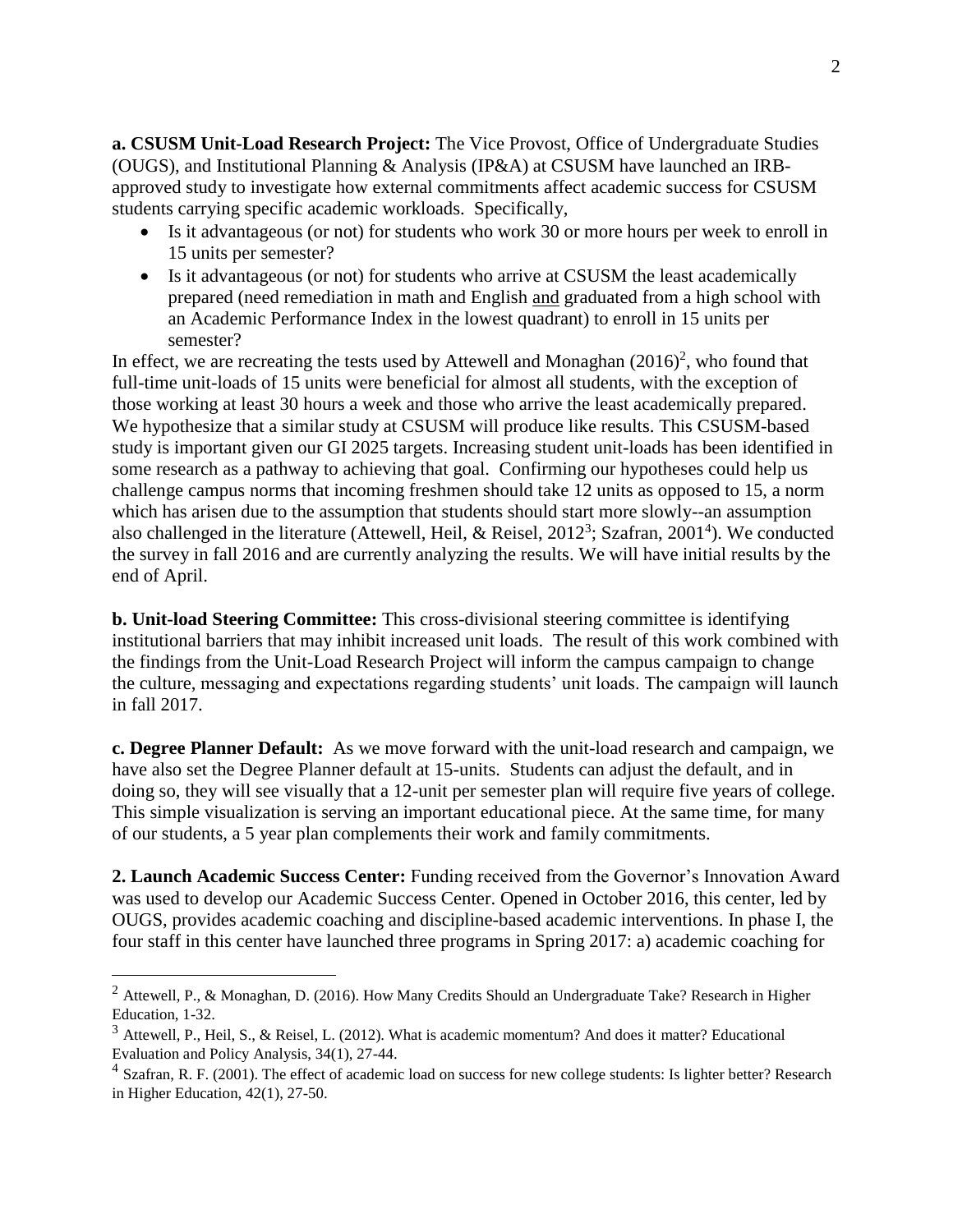all students with a particular focus on outreach to sophomores whose GPA has dropped by .375 in one semester but whose GPA is at 2.2 or above, b) academic coaching targeted towards firstyear students enrolled in our award-winning first-year seminar with the goal of transitioning them successfully into their sophomore year; c) data-informed discipline-specific academic support programing for undeclared students and for students enrolled in math, science, arts, humanities, and social and behavioral science courses. These discipline-specific programs are being designed collaboratively by five faculty liaisons and the four ASC staff and will complement CSUSM's long-running high-impact practices. They will launch the data-informed discipline-specific interventions in fall 2017.

**3. Scale-up Alliance to Accelerate Excellence in Higher Education:** The Alliance includes CSUSM and its ten K-12 partner districts (covering 200,000 students) and is aimed at increasing the number of students who graduate from high school, are qualified for college admission, and are academically prepared for the rigor of university coursework. Administered through the division of Community Engagement, the faculty director is actively working with our K-12 and university partners to scale-up the support provided to Alliance students.

**4. Improve Tenure Density:** Validation theory makes clear that creating a more culturally diverse faculty contributes to student retention. Our campus is working to increase both our tenure-line faculty density and the diversity of all faculty including the tenure track. Over the past two years, we have made excellent progress in diversifying our faculty. Even more, our newly arrived Chief Diversity Officer is working with Faculty Affairs and the colleges to continue to increase the diversity of each tenure-track search.

### **B. Improving Advisement**

### **1.** *See Above* **Academic Success Center**

**2. Facilitate Graduation for Nearly-Graduated Seniors—CSUSM Senior Success Project:**  Utilizing analytics, we have identified nearly-graduated seniors who, with careful advising for spring and summer 2017, could graduate by summer 2017. To do our best in reaching all nearlygraduated seniors and aware that data are dynamic, we developed a two-phased project as detailed below. Note: in our 2016 Student Success Plan, we anticipated piloting a graduation advisor model. Given the tight-schedule for this project, we have not yet piloted such a model. Instead, OUGS, in partnership with Instructional & Information Technology Services (IITS), IP&A, all of the colleges and advising units, is leading the Senior Success Project.

**a. Senior Success Phase I—Outreach to Nearly-Graduated Seniors and Free Elective Intervention:** The details of this phase are explained in our February report. Suffice it to say that between December and January, we reviewed 900 student records and contacted 700 seniors regarding their spring schedules.

b. **Senior Success Phase II:** Phase II of the Senior Success project focuses on students who, after the Spring 2017 semester will be within 6 units, or two courses, of completing their degrees. OUGS has worked in partnership with the Vice Provost's office, IP&A, IITS, all four colleges, and all advising units in Academic and Student Affairs plus Financial Aid and Extended Learning to identify possible pathways to graduation by Summer 2017.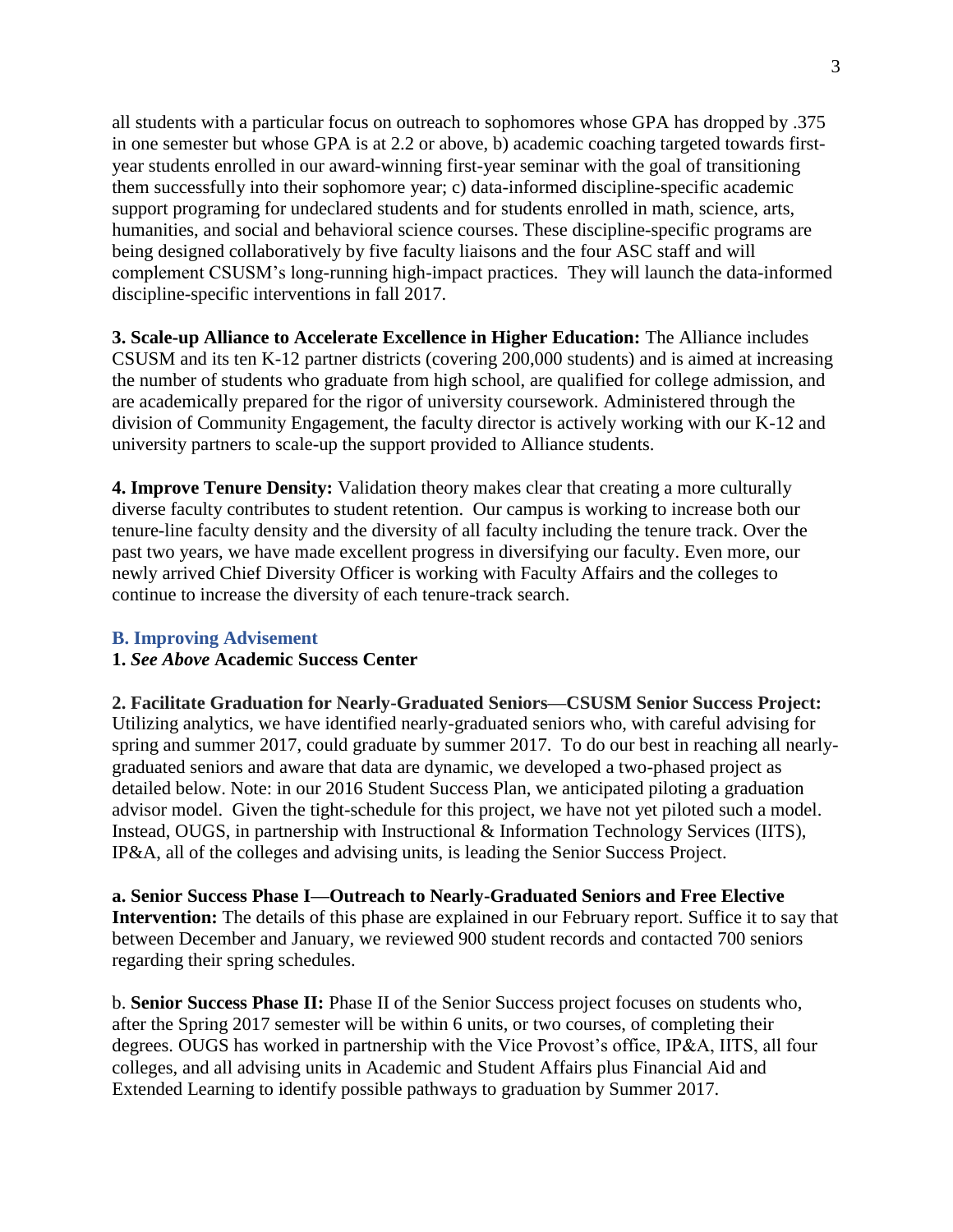Our most recent data indicate that 498 students fit into the requirements for Phase II, after updating the list to account for students who have since gotten on track, graduated, or been discontinued due to two or more semesters of non-enrollment. Of those 498, we have determined the following:

- 325 students have spring resolutions or have full summer course solutions available.
- 207 students in the "full solution" group are estimated to be eligible for State University Grants (SUGS), scholarships, Veteran benefits, or other need-based aid.

An additional 41 students have been partially resolved or have partial summer course solutions available. Although these students may not graduate, these solutions will help them in their progress toward graduation.<sup>5</sup> College breakdown of students for whom we are offering full or partial graduation solutions are as follows:

- College of Education, Health, and Human Services (CEHHS):92
- College of Humanities, Arts, Behavioral and Social Sciences (CHABSS): 174
- College of Business Administration (COBA): 49
- College of Science and Mathematics (CSM): 10

 $\overline{a}$ 

We have developed a detailed plan in partnership with the units listed above to ensure a hybrid summer schedule that includes courses offered via Extended Learning and a stateside schedule that meets the needs of as many nearly-graduated seniors as possible. We are also working closely with departments. We provided them with data re: the academic needs of the nearlygraduated students in their departments and requested their suggestions for academic solutions for as many students as possible. The Financial Aid Office in Student Affairs has worked with us to review the aid eligibility of nearly-graduated seniors, and we are ensuring that the approximately 350 nearly-graduated seniors who are eligible for need-based summer scholarships receive them. Enrollment Management Services (EMS), in Student Affairs, in partnership with Financial Aid is currently meeting with every nearly-graduated senior for whom we have a full solution. Students are being enrolled in stateside summer courses as appropriate. Phase II is a carefully choreographed series of tasks that we believe will positively support our students' graduation needs. As part of Phase II, we have also contacted all **"on track" students** (1157) to provide academic, co-curricular, and holistic support as they complete their final semester at CSUSM. In this group, 1118 students had applied for graduation and 41 had not.<sup>6</sup>

# **3. Create and launch Associate Degree Transfer (ADT) and California Promise Projects:**

The following steps were taken in AY 16/17 at CSUSM with regards to ADTs and the California Promise.

- A working group was formed to develop a strategy to serve current and future ADT students. This group contains representation from EMS in Student Affairs, IITS, Advising in Academic and Student Affairs, and Academic Programs.
- Draft upper-division roadmaps were created for ADT students coming to CSUSM from our two main feeder community colleges–Palomar and Mira Costa. Each roadmap is

<sup>5</sup> Note: 24 students in this "partial solution" group are estimated to be eligible for SUG, scholarship, Veteran benefits, or other need-based aid.

<sup>&</sup>lt;sup>6</sup> We identified a group of nearly-graduated seniors who had "not yet applied" for graduation, determined whether they should apply for graduation, and reached out accordingly. In this process, we also learned that 13 students have completed their requirements and are no longer enrolled at the university. We have graduated these students.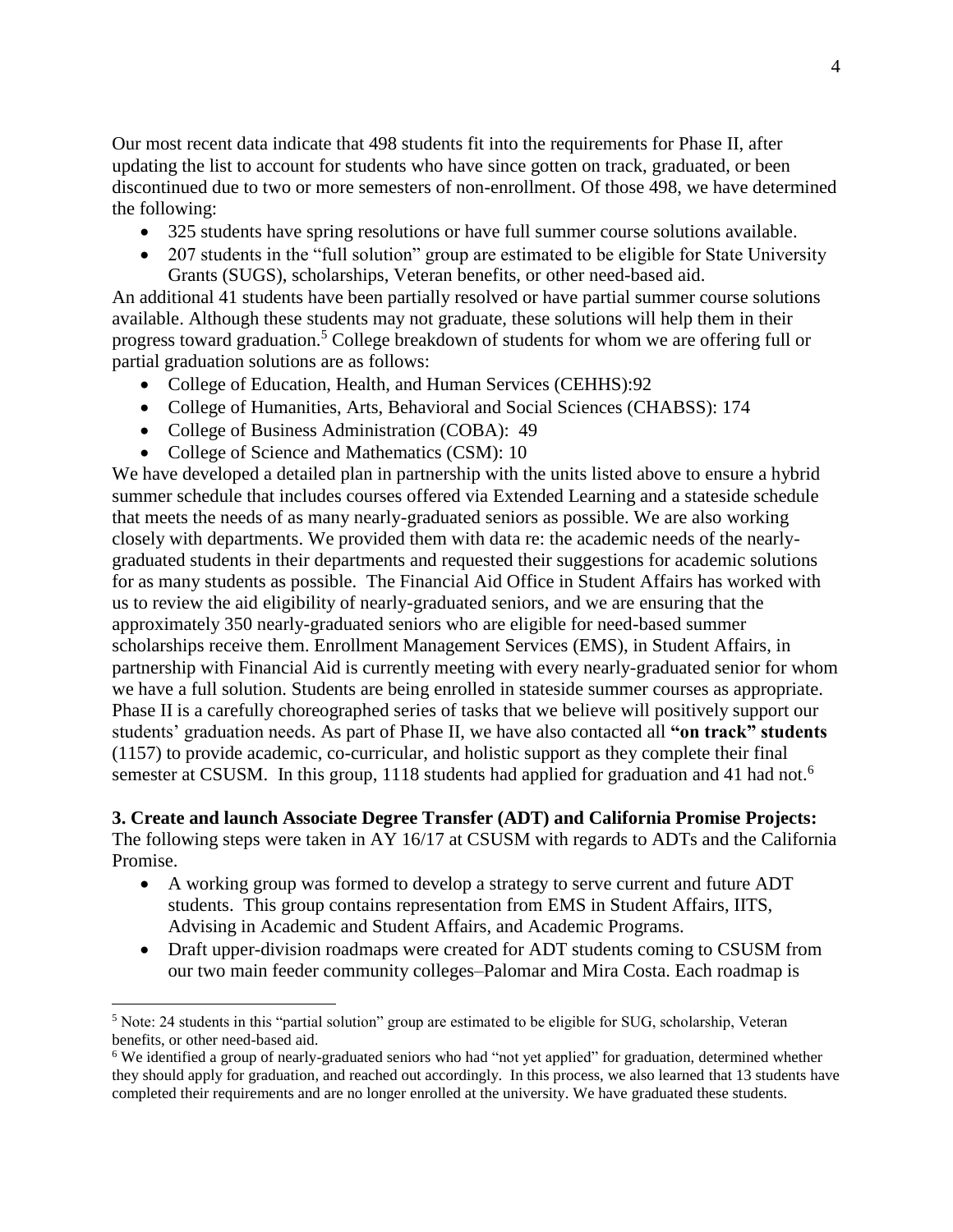tailored to the major and the community college and maps-out the final 60 semester units for the student. The draft roadmaps were circulated to academic departments for approval. All roadmaps will be finalized by the end of spring 2017.

- An ADT Coordinator was hired in EMS to work with ADT prospects at community colleges in California throughout the admissions cycle. This is necessary as we will be admitting ADT students from community colleges other than our feeder colleges, each requiring a tailored 60-unit plan.
- Through the North County Higher Education Alliance (NCHEA), with representation from CSUSM, Palomar College, and Mira Costa College, two retreats were organized in January 2017 and February 2017 to address ADTs and transfer patterns in general. The January retreat was designed for senior leadership teams and included campus presidents; the February retreat was designed for department chairs. Smaller meetings between common departments on all 3 campuses are expected to ensue with funding from NCHEA.
- A website for the California Promise (2-year) was developed along with a pledge form [\(http://www.csusm.edu/admissions/how-to-apply/transfer/capromise.html\)](http://www.csusm.edu/admissions/how-to-apply/transfer/capromise.html))

# **C. Optimizing Enrollment Management**

 $\overline{a}$ 

### **1.** *See above* **Facilitate Shifting Unit-Load Norms from 12 to 15**

**2. Implemented Degree, Set, Go!:** CSUSM launched in fall 2016 an innovative plan, branded Degree, Set, Go! (DSG), to refine the class registration process and encourage students to follow the course roadmaps in Degree Planner. The premise behind this campaign is that a sub-optimal course schedule must not be a reason that contributes to a delay in students' paths to graduation. This campaign, led by the office of the Vice Provost in partnership with IITS, the Office of Communication, Student Affairs, OUGS, all advising units, and all four colleges, kicked-off with an informational training event for staff in August. Promoting the use of advising and registration technologies, namely Degree Planner (CSUSM's branding of Smart Planner), and Schedule Assistant (CSUSM's branding of College Scheduler), students are encouraged to set their future academic plan with enough lead time to allow colleges and departments to set a course schedule that meets student demand. Once the course schedule is published, students construct a schedule that best fits with time restrictions the student might have independent of course offerings. A corollary goal to DSG is to assign instructional resources to colleges in a way to meet student demand. The university is in its second semester implementing this allocation model.<sup>7</sup>

Our February report details the steps we have taken in relation to the above two goals. To help us better understand when, if, and under what conditions students followed the academic plans they developed using the Degree Planner, an IRB-approved focus-group study was designed and facilitated this spring. The results of this study will be submitted to our Vice Provost by the end of the academic year.

<sup>7</sup> Note this innovative plan was presented at the Winter 2017 American Association of State Colleges and Universities to resounding praise from CSU and non-CSU university leaders from across the country.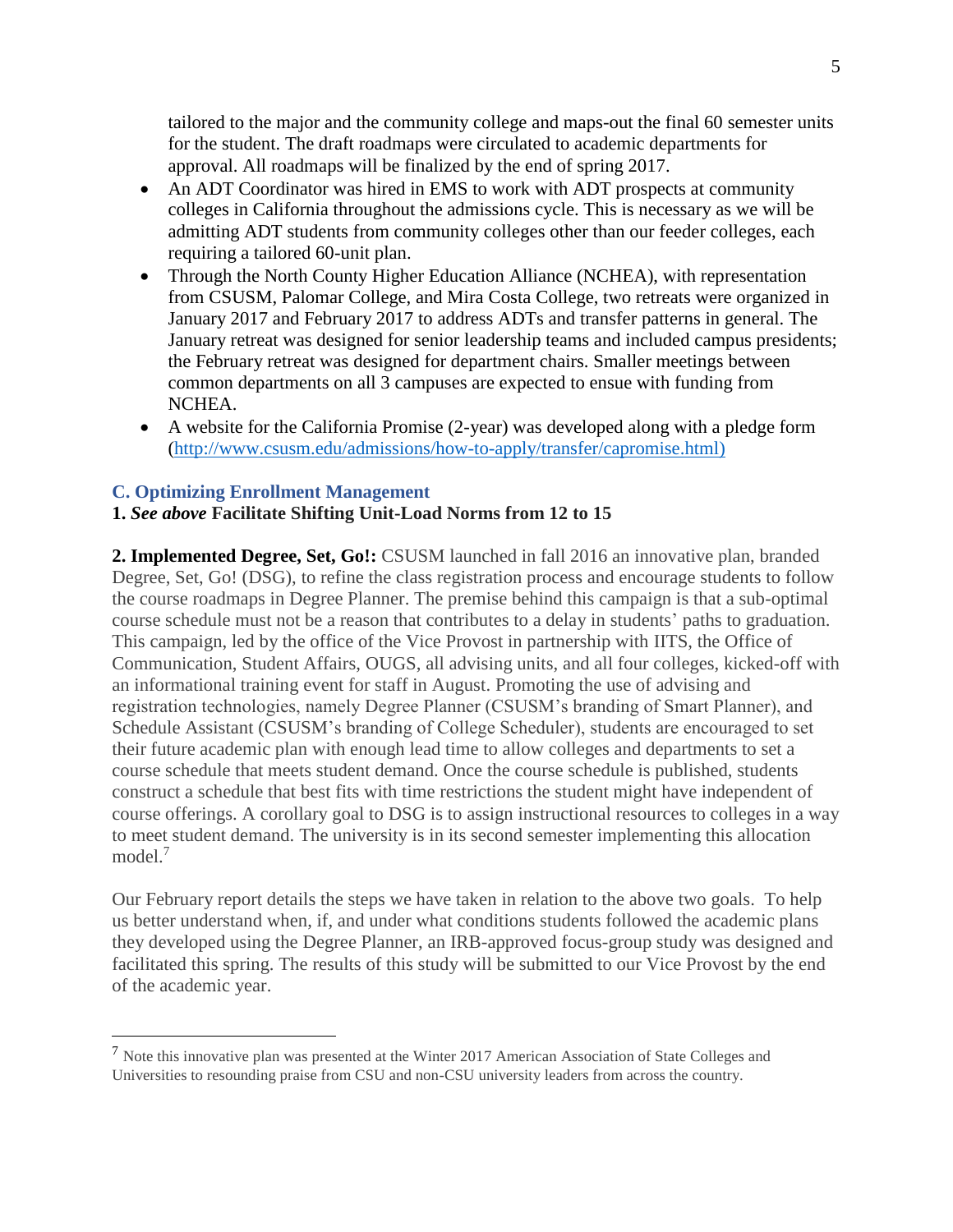Although it is too early to measure the effect of this initiative quantitatively, buy-in has been strong university-wide. The following data point is of interest: Before the beginning of the DSG campaign, 45 out of nearly 12,000 students had a schedule on the first day of classes that matched exactly the set of requirements indicated in their Degree Planner. The number of such students one semester into the campaign is nearly 1,500. Also encouraging is the fact that after only two semesters, 89.6% of students have accessed DSG. Note: We are currently working with the Degree Planner developers to add a visual progress meter that would give students immediate feedback regarding time to degree when they make changes via their individual Degree Planners.

**3. Expand Analytic Capabilities– Tableau Enterprise:** After piloting Tableau software for over a year within the IP&A and Business Intelligence (BI) teams, CSUSM has used GI 2025 and eAdvising funds to purchase an enterprise-wide server license that will enable campus-wide deployment of this software. CSUSM has also increased the number of licenses for Tableau Desktop (developer) software up to 30 seats with the goal of empowering self-service analytics. Although several Tableau dashboards have been created, the target audiences have not been able to view these reports because they lack access to the Tableau Server. The newly purchased Enterprise license will be integral to the campus's vision for decision support and will substantially augment the campus's capacity for data integration, analysis, reporting, and dissemination. As of April 2017, CSUSM has launched public-facing dashboards displaying student enrollment, application, and retention data, as well as internal dashboards focused on unit-load patterns and course completion/fail rates (DFWs). The IP&A and BI teams have several additional dashboards planned or in progress to examine course demand, diversity efforts, high-impact practices, and key student-level information that may offer opportunities for intrusive advising. In addition, Tableau software has now been licensed to multiple analysts and data users in other CSUSM departments so that they may use the tool to support their own internal analytic projects. For a sampling of newly-launched public facing dashboards see the following:

- Student Profile:<http://www.csusm.edu/ipa/student-profile>
- Applicant Profile: <http://www.csusm.edu/ipa/applicant-profile>
- Retention & Graduation: <http://www.csusm.edu/ipa/retention-graduation>

**4. Strengthen Course Availability:** Two key initiatives are improving course availability—the DSG initiative as explained earlier and the Student Access Initiative described below.

a. **Degree, Set, Go!:** As explained above, CSUSM is transitioning from a schedule-building process based on historical patterns and proportional, incremental distribution of growth resources to a process that is informed by analytics. The DSG campaign is providing timely data to guide our schedule-building process. With data from the Course Demand Report, this spring we added 67 courses. We will continue to improve course availability adding courses as data demand and funding provide.

b. **Student Access Initiative:** In addition to data-informed schedule-building, it is important to note that in fall 2016, we redesigned our course schedule calendar. We increased the number of course sections offered by modifying our course schedule. Notably, this initiative, which increased the number of MWF sections by 142 sections per week and dramatically increased the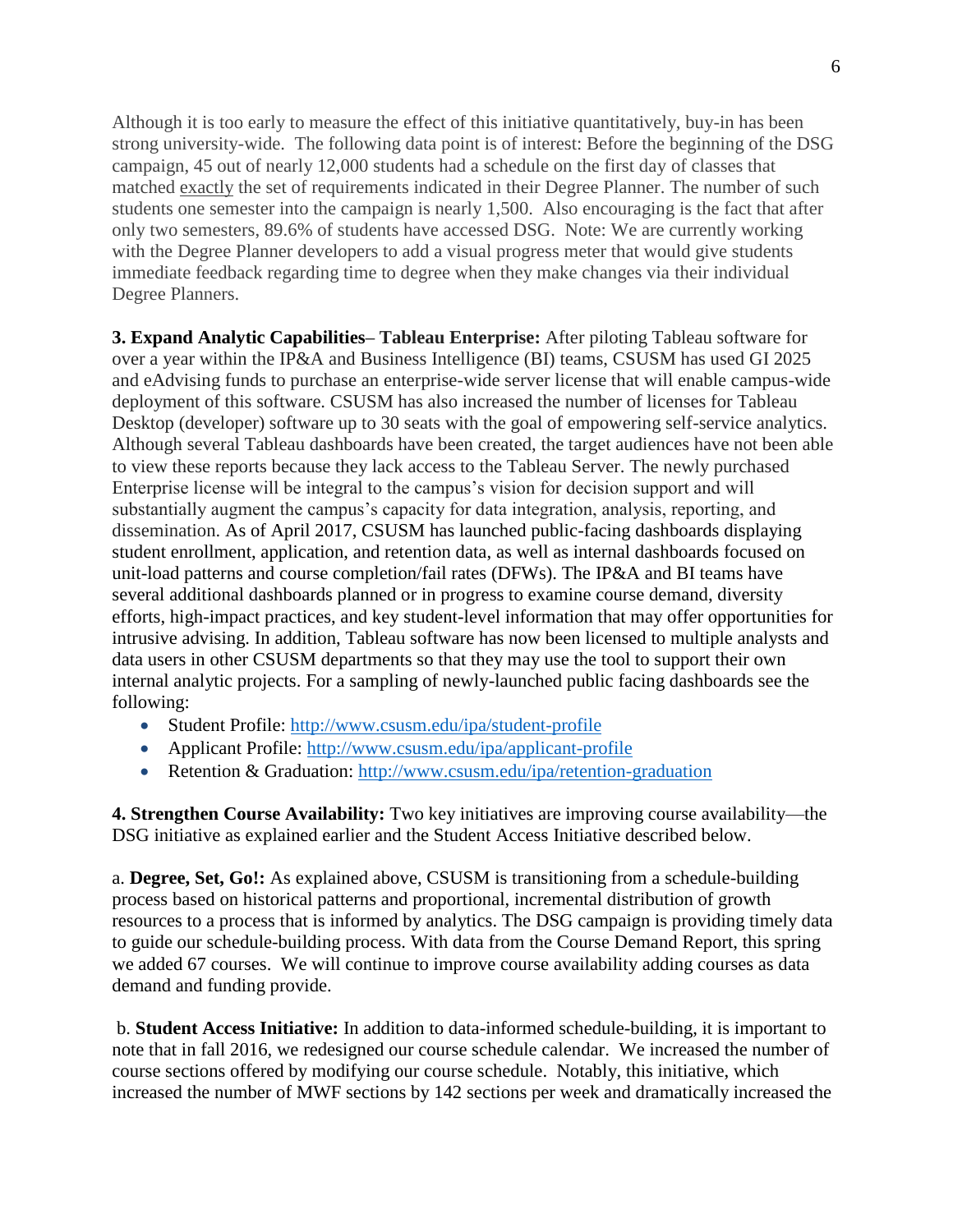number of Friday classes, was endorsed by both Associated Students Inc. (ASI) and the Academic Senate.

### **5. Block Enrollment**

For several years, we have block-enrolled newly matriculated EOP, TRIO/SSS, and CAMP students (underserved student groups supported by a range grant-funded projects). This ensures that these students start their academic tenures at CSUSM enrolled in specific courses they need on their path to graduation. Given the success of this model for unique student groups, effective with the incoming 2017 cohort of first-year students, our enrollment management leadership in partnership with the colleges has developed a plan to block-enroll all first-time freshmen in 2-4 courses that match the major-specific, academic roadmaps faculty have created. We have also developed a block-enrollment plan for undeclared majors. When first-year students arrive for orientation this summer, they will have the opportunity to complete their registration by adding and adjusting courses as needed. We are still analyzing the feasibility of implementing an analogous plan for first-time transfer students. If successful, this enrollment pilot will increase the number of students following the faculty-designed academic roadmaps for their majors and undeclared students, reduce "wasted" units, and likely increase unit-load norms for the campus.

#### **Communication Plan**

### *Student Success Team(s)*

#### **1.Graduation Initiative Steering Committee (GISC)**

### *A. Charge/Approaches/Outcomes*

**Charge:** GISC continues to lead in ensuring that the Campus makes progress towards and ultimately meets the **revised** 2025 goals set by the Chancellor's Office August 2016.

**Sub-focus established 15/16:** Sophomore Success with attention also paid to closing the gender gap **Sub-focus established 16/17:** Graduating seniors from the 2013 FTF cohort and those from the 2015 Transfer cohort.

**Approaches:** GISC is a brainstorming workgroup that collaborates with individuals and groups across the campus and in the local community to do the following—

- Identify, research, implement, and track specific high impact practices, initiatives, interventions, and/or long-term strategies to improve the retention of students at all levels.
- Identify, research, implement, and track specific high impact practices, initiatives, interventions, and/or long-term strategies to improve the graduation rates for all students.
- Use data analytics, including the CSU Student Data Dashboard, to monitor and track trends and progress towards the campus goals.

#### *B. List of members and campus affiliation*

Louis Adamsel, ASI Student Representative Bridget Blanshan, Associate Vice President for Student Engagement & Equity/Title IX Coordinator Student Development Services, Student Affairs Lorena Checa, Vice President, Student Affairs Geoffrey Gilmore, Associate Vice President, Associate Vice President, Student Academic Support Services, Student Affairs Scott Gross, Associate Vice President, Associate Vice President, Community Partner Engagement Elisa Grant-Vallone, Professor and Faculty Center Director Jennifer Fabbi, Dean, University Library Dawn Formo (Chair), Dean, Office of Undergraduate Studies Karen Glover, Associate Professor, At-large member Michael McDuffie, Associate Professor and Chair of the Academic Senate Bianca Mothè, Associate Dean, Office of Undergraduate Studies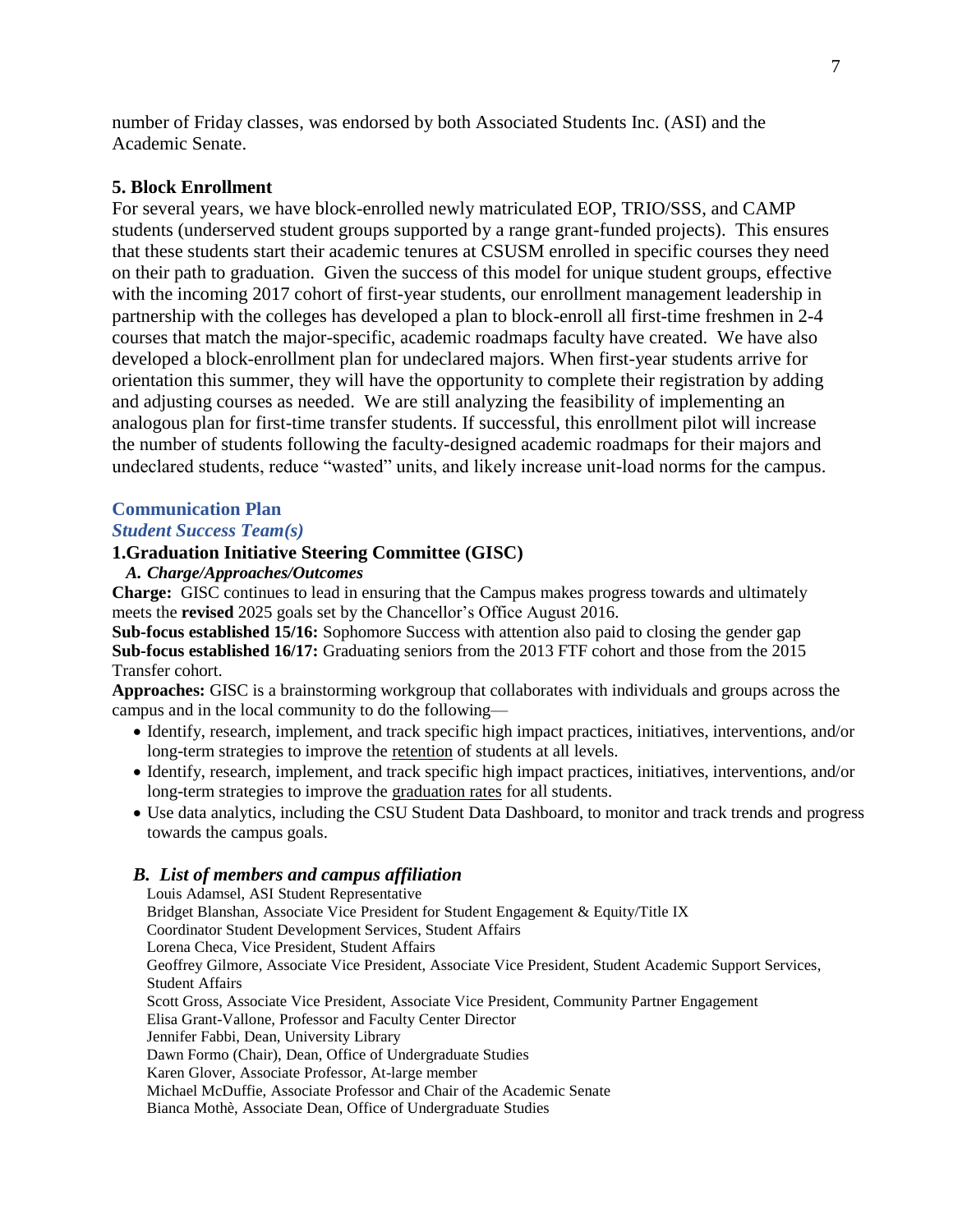Graham Oberem, Provost and Vice President, Academic Affairs Rebecca Ortego, ASI Student Representative Diane Petersen, Executive Director, IITS Cameron Stevenson, Assistant Director, Institutional Planning & Analysis Adam Petersen, Student Services Professional, Office of Undergraduate Studies

## *C. Frequency of Meetings:* Monthly during the AY

# **2.Degree, Set, Go! Planning Group**

### *A. Goals/Principles*

Goals:

- Measuring student course demand accurately, and offering course schedules that are optimal in meeting student demand.
- Consequently, assigning instructional resources to colleges (FTES and dollars) in a way to meet student demand.

Principles:

- Preserving the student's choice to deviate from the default academic plan in ways that still ensure optimal graduation time.
- Packaging Degree Planner, Schedule Assistant, and Registration into a unified advising and registration experience.
- Aligning DSG with the GI 2025, initiated by the CSU system leadership in response to the state legislature. The GI provides set measurable 2025 goals for each campus and funding contingent on progress towards those goals.

### *B. Expected Outcomes*

- Improve graduation rate measures (in relation to the GI goals).
- Better course availability for students.
- Clearer academic plans.
- Streamlined registration process.
- Transparent and methodical process for resource allocation.

### *C. List of members and campus affiliation*

Kamel Haddad (chair), Vice Provost, Academic Affairs David McMartin, Director, Undergraduate Advising, Student Affairs, plus three college-based advisors Scott Hagg, AVP, Enrollment Management Services, Student Affairs Diane Petersen, Executive Director, IITS Dawn Formo, Dean, Office of Undergraduate Studies

Input from Scheduling Office, Associate Deans, Communications. Endorsement of Student Body

### *D.* **Frequency of Meetings:** Weekly

### **3. Senior Success Team**

*A. Charge:* Design and facilitate the 16/17 state-funded initiative to reduce time to graduation for nearly-graduated seniors, paying careful attention to first-time freshmen from the 2013 cohort and transfer students from the 2015 cohort

### *B. Expected Outcomes:* Increase CSUSM's graduation rates

### *C. List of members and campus affiliation*

Dawn Formo, Dean, Office of Undergraduate Studies

Kamel Haddad, Vice Provost, Academic Affairs

Scott Hagg, AVP, Enrollment Management Services, Student Affairs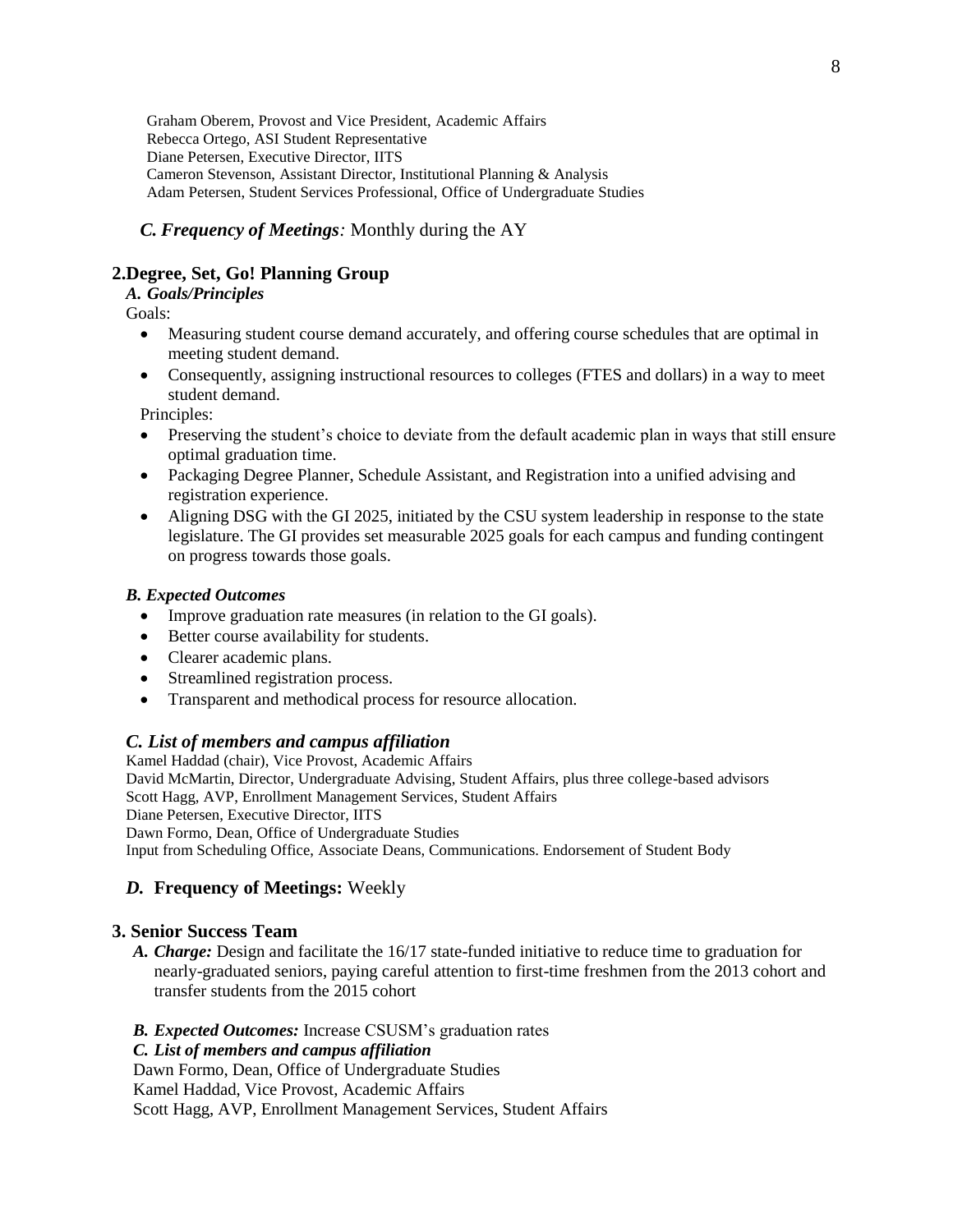Adam Petersen, Student Services Professional, Office of Undergraduate Studies Cameron Stevenson, Assistant Director, Institutional Planning & Analysis Partnership with Extended Learning, Financial Aid, Scheduling Office, Associate Deans, Department Chairs, Undergraduate Advising in Academic and Student Affairs

*D. Frequency of Meetings***:** Weekly

# **4.Unit-load Steering Committee**

### *A. Charge/Task*

**Charge:** To lead the campus in shifting the unit-load norm from 12 units per semester to 15 units. Campaign launch goal—fall 2017

**Tasks:** The unit-load steering committee is a leadership team that will guide the campus in realizing charge by doing the following:

- Create an implementation and communication plan with timelines and measurable benchmarks
- Select and assign implementation team(s) based on phases or tasks.
- *B. Expected Outcomes:* By 2025 approximately 30% of CSUSM students will complete 30 units per AY.

### *C. List of members and campus affiliation*

Jacqueline Catechis, ASI Student Representative Margaret Chantung, Interim Associate Vice President for Communications Dawn Formo (Chair), Dean, Undergraduate Studies Geoffrey Gilmore, Associate Vice President, Associate Vice President, Student Academic Support Services, Student Affairs Kamel Haddad, Vice Provost, Academic Affairs Martha Stoddard Holmes, Associate Dean, CHABSS Scott Hagg, AVP, Enrollment Management Services, Student Affairs Michael McDuffie, Associate Professor and Chair of the Academic Senate David McMartin, Director, Undergraduate Advising, Student Affairs Rebecca Ortego, ASI Student Representative Adam Petersen, Student Services Professional, Office of Undergraduate Studies Cameron Stevenson, Assistant Director, Institutional Planning & Analysis

### *D.Frequency of Meetings:* Every other week

### **5. High-Impact Steering Committee**

- *A. Charge:* Facilitate undergraduate students' mastery of critical skills and advocate the use of HIPs that support achievement of undergraduate learning outcomes across the colleges. In order for this group to help facilitate this objective and the outcomes below, this cross-divisional group provides guidance in scaling-up CSUSM HIP tracking. This committee will
	- Establish benchmarks regarding student participation in HIPs at CSUSM.
	- Increase student participation in the CSUSM HIPs identified as trackable.
- *B. Expected Outcomes:* Increase student participation in HIPs.

### *C. List of members and campus affiliation*

Matt Atherton, Associate Professor and Faculty Center Associate Director Bridget Blanshan, Associate Vice President for Student Engagement & Equity/Title IX Coordinator Student Development Services, Student Affairs Alan Brian, Director of Planning, Assessment and Professional Development, Student Affairs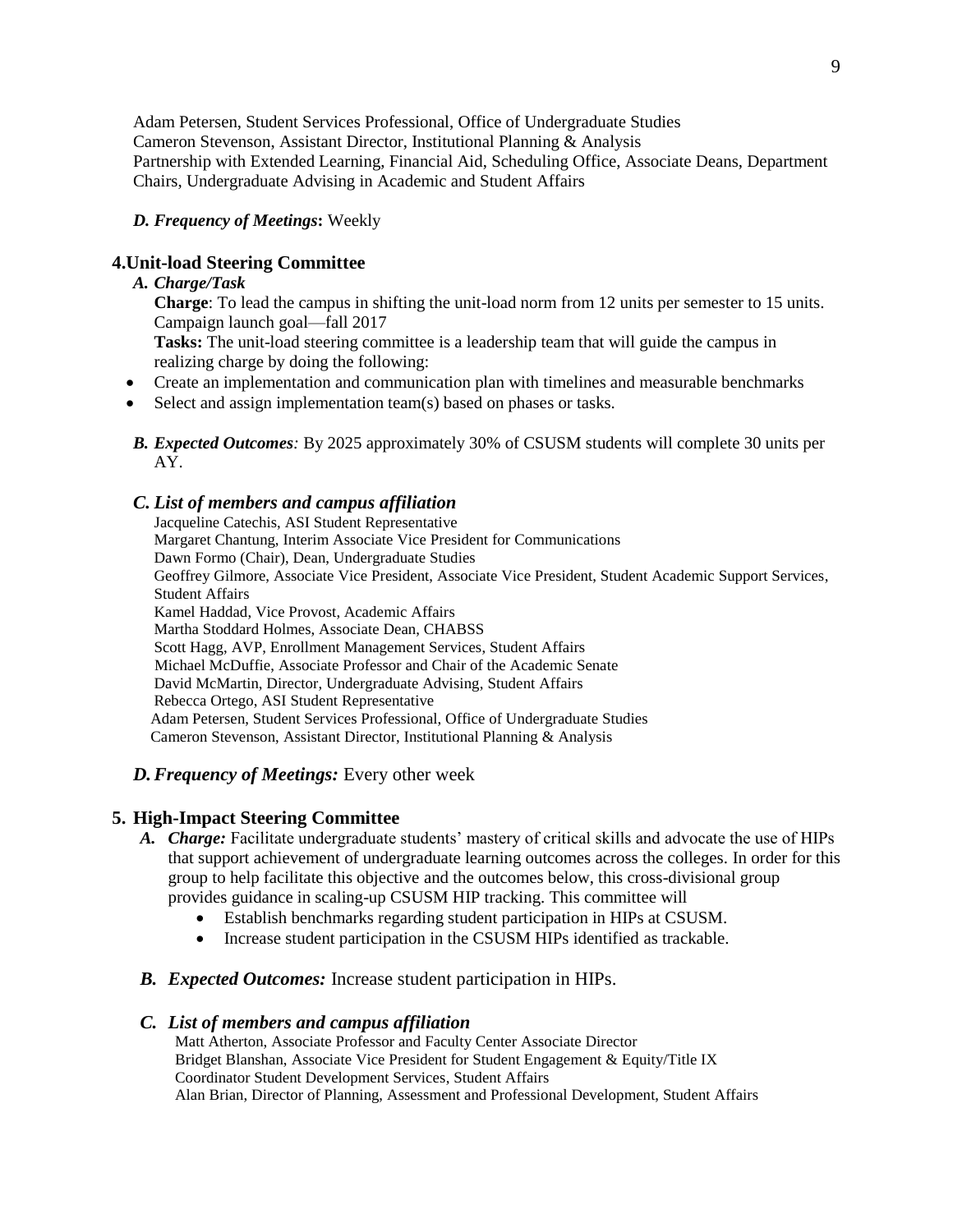Dawn Formo (Chair), Dean, Office of Undergraduate Studies Geoff Gilmore, Associate Vice President, Associate Vice President, Student Academic Support Services, Student Affairs Elisa Grant-Vallone, Professor and Faculty Center Director Scott Gross, Associate Vice President, Associate Vice President, Community Partner Engagement Martha Stoddard Holmes, Associate Dean, College of Humanities, Arts, Behavioral and Social Sciences Cheryl Landin, Decision Support Analyst, Community Engagement Danielle McMartin, Associate Director & International Student and Scholar Advisor, Global Education Leo Melena, Director, Student Success, College of Humanities, Arts, Behavioral and Social Sciences Bianca Mothé, Associate Dean, Undergraduate Studies Joanne Pedersen, Director, First-Year Programs, Academic Affairs Diane Petersen, Executive Director, IITS Adam Petersen, Student Services Professional, Office of Undergraduate Studies Betsy Read, Professor, Biological Sciences and Faculty Liaison for Undergraduate Research Patricia Reily, Director, Veterans Services, Student Affairs Kendra Rivera, Associate Professor, Communication and Faculty Liaison for Service Learning Cameron Stevenson, Assistant Director, Institutional Planning & Analysis Sarah Villarreal, Associate Vice President, Community Engagement

### *D. Frequency of Meetings***:** Monthly

#### **6. Communication Strategies and Intentionality of Communication Plan Efforts**

CSUSM's Graduation Initiative Steering Committee (GISC), a cross-divisional group of faculty, staff, students, and administrators, provides campus leadership in facilitating the bold goals of the initiative. The other work groups and steering committees noted above are also cross-divisional workgroups that focus on specific components of our graduation plan. The cross-divisional teams of each work-group and of GISC itself are central to CSUSM's collaborative effort. We develop ownership by design—by intentionally designing work groups that cross divisions, especially between Academic and Student Affairs. These teams are instrumental in designing communications (websites, emails and the like) to support specific audiences (e.g., students, faculty, staff, parents/guardian). Ultimately, CSUSM's graduation rates will indicate the success of these committees. We will continue to develop intermediate evaluation plans. As an example of how we are assessing our various efforts, in the case of DSG, we have an IRB-approved focus group underway with a report due to the Vice Provost in May. The findings in this study will inform our next steps. Details regarding the intentional strategies used to move any of the initiatives noted above forward are available upon request. Know that any one communication plan has required careful choreography across at least two divisions and multiple units within each division. Although there is broad-based engagement for 2025 GI, one of the intentional new goals of OUGS is to review the communication strategies employed by GISC and the other committees and work groups noted above to develop a campus-wide 2025 GI communication plan.

#### **College-Level Goals**

See attached Excel file.

#### **Success Metrics**

| <b>Full-time, First-time Freshman Graduation Rate Goals</b> |                           |                  |                  |           |  |
|-------------------------------------------------------------|---------------------------|------------------|------------------|-----------|--|
|                                                             | <b>Historical Context</b> | Goal             |                  |           |  |
|                                                             | <b>Fall 2010</b>          | <b>Fall 2011</b> | <b>Fall 2012</b> | Fall 2021 |  |
| 4-Year Graduation                                           | 13.6%                     | 13.5%            | 15.7%            | 30%       |  |
| Rate                                                        |                           |                  |                  |           |  |
|                                                             | <b>Fall 2008</b>          | Fall 2009        | Fall 2010        | Fall 2019 |  |
| 6-Year Graduation                                           | 48.4%                     | 51.4%            | 52.2%            | 61%       |  |
| rate                                                        |                           |                  |                  |           |  |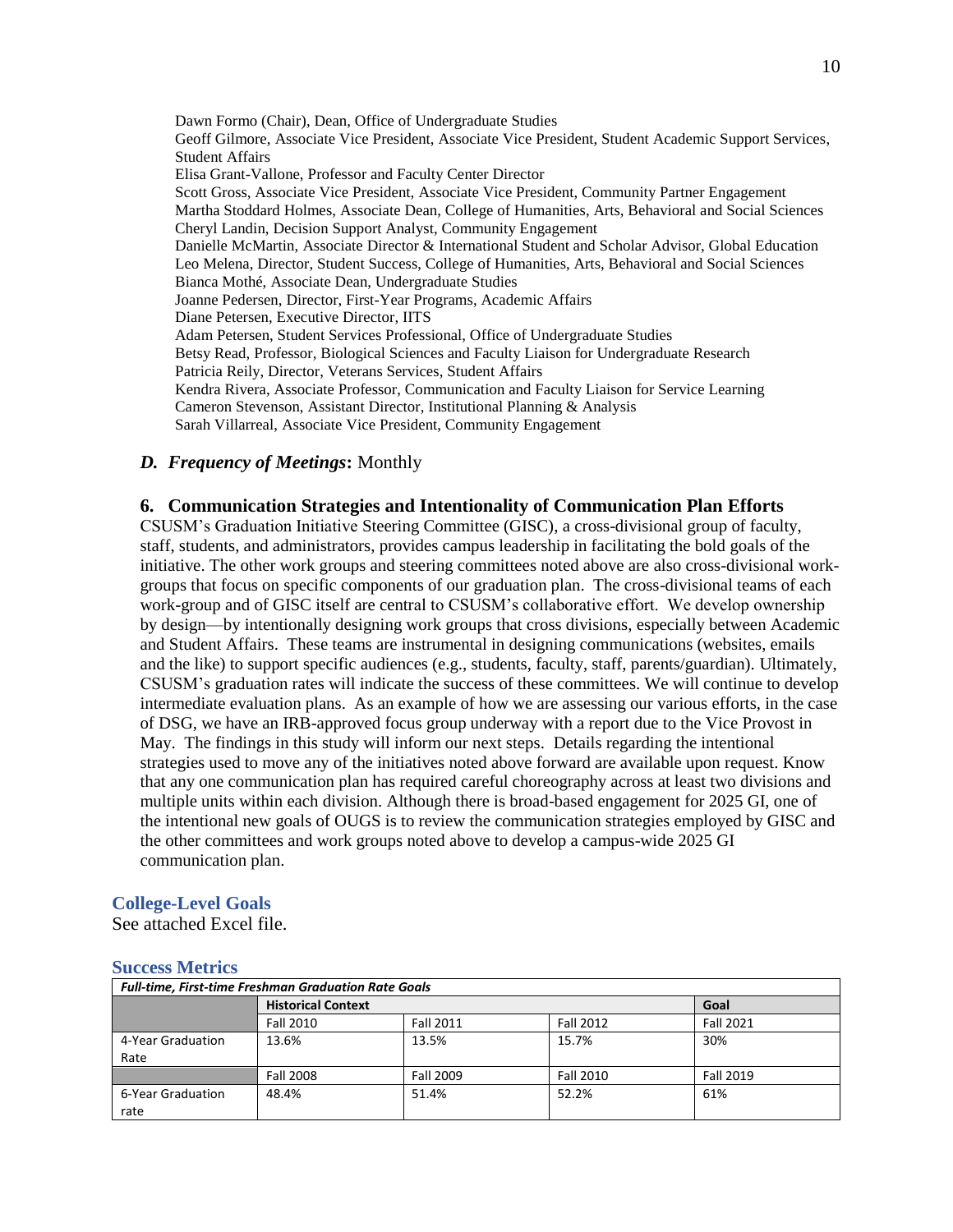|                              | $\overline{\phantom{a}}$<br>2006<br>Fall | 2007<br>™all | 2008<br>Fall | 2017<br>Fall |
|------------------------------|------------------------------------------|--------------|--------------|--------------|
| Years to Degree <sup>^</sup> | 4.96                                     | $\sim$       | -QF          | งrovement    |
| Avg                          |                                          | J.U3         | - 4.95       | Impr         |

Source: ERS Data Warehouse maintained by Institutional Planning & Analysis ^Subject to change if additional students from the cohort graduate.

| <b>CA Community College Transfer Graduation Rate Goals</b> |                           |                  |                  |                  |  |
|------------------------------------------------------------|---------------------------|------------------|------------------|------------------|--|
|                                                            | <b>Historical Context</b> | Goal             |                  |                  |  |
|                                                            | Fall 2012                 | <b>Fall 2013</b> | <b>Fall 2014</b> | <b>Fall 2023</b> |  |
| 2-Year Graduation                                          | 28.9%                     | 28.0%            | 29.8%            | 40%              |  |
| Rate                                                       |                           |                  |                  |                  |  |
|                                                            | <b>Fall 2010</b>          | <b>Fall 2011</b> | <b>Fall 2012</b> | <b>Fall 2021</b> |  |
| 4-Year Graduation                                          | 69.3%                     | 67.5%            | 69.1%            | 77%              |  |
| rate                                                       |                           |                  |                  |                  |  |
|                                                            | <b>Fall 2008</b>          | Fall 2009        | <b>Fall 2010</b> | <b>Fall 2019</b> |  |
| Avg. Years to Degree <sup>^</sup>                          | 2.85                      | 2.90             | 2.75             | Improvement      |  |

Source: ERS Data Warehouse maintained by Institutional Planning & Analysis

^Subject to change if additional students from the cohort graduate.

 $\overline{a}$ 

| Equity Goals - Full-time, First-time Freshman Students |                           |           |                  |             |
|--------------------------------------------------------|---------------------------|-----------|------------------|-------------|
|                                                        | <b>Historical Context</b> | Goal      |                  |             |
|                                                        | <b>Fall 2008</b>          | Fall 2009 | <b>Fall 2010</b> | Fall 2019   |
| $6$ -Year Gap $-$                                      | $-3.8%$                   | $-1.9%$   | $-9.4%$          | 0%          |
| URM/Non URM^                                           |                           |           |                  |             |
|                                                        | <b>Fall 2008</b>          | Fall 2009 | <b>Fall 2010</b> | Fall 2019   |
| $6$ -Year Gap $-$                                      | $-3.7%$                   | 1.9%      | $-5.6%$          | 0%          |
| Pell/Non-Pell^                                         |                           |           |                  |             |
|                                                        | <b>Fall 2008</b>          | Fall 2009 | Fall 2010        | Fall 2019   |
| $6$ -Year Gap $-$                                      | $-6.1%$                   | $-3.2%$   | $-12.6%$         | Improvement |
| <b>First Generation/Not</b>                            |                           |           |                  |             |
| First Generation <sup>^</sup>                          |                           |           |                  |             |
|                                                        | <b>Fall 2008</b>          | Fall 2009 | <b>Fall 2010</b> | Fall 2019   |
| $6$ -Year Gap $-$                                      | $-9.9%$                   | $-10.0\%$ | $-7.4%$          | Improvement |
| Male/Female                                            |                           |           |                  |             |

^Categories reflect data definitions outlined in the GI 2025 Data Definitions memo dated 10/19/16. Source: ERS Data Warehouse maintained by Institutional Planning & Analysis

| Strategy: Shift Unit Load Norms from 12 to 15 8 |                           |                  |                  |                  |  |  |
|-------------------------------------------------|---------------------------|------------------|------------------|------------------|--|--|
|                                                 | <b>Historical Context</b> |                  |                  |                  |  |  |
|                                                 | Fall 2014                 | <b>Fall 2015</b> | <b>Fall 2016</b> | <b>Fall 2017</b> |  |  |
| Avg. Units Attempted<br>by Undergraduates       | 12.6                      | 12.6             | 12.5             | Improvement      |  |  |
|                                                 | <b>Fall 2014</b>          | <b>Fall 2015</b> | <b>Fall 2016</b> | <b>Fall 2017</b> |  |  |
| % of Undergraduates<br>Enrolled in 15+ Units    | 24.2%                     | 26.1%            | 23.0%            | Improvement      |  |  |
|                                                 | <b>Fall 2014</b>          | <b>Fall 2015</b> | <b>Fall 2016</b> | <b>Fall 2017</b> |  |  |
| % of Proficient New<br>FTF Enrolled in 15+      | 12.8%                     | 12.1%            | 12.9%            | Improvement      |  |  |

<sup>&</sup>lt;sup>8</sup> We will be determining the magnitude of the increase in average unit-load necessary to meet our goals. Before we determine these numbers, it is important to note the following-- A CSUSM unit-load study is underway. Based on our findings in this campus study, we will set targets that are appropriate for specific target groups. There is an overall funding problem for this initiative, which is mentioned in footnote 1. At this point, we anticipate that our study will guide us in identifying whether enrolling in 15 units per semester disadvantages (or not)

students who work/care for family/otherwise committed 30 or more hours per week

students who arrive at CSUSM the least academically prepared (e.g., need remediation in math and English and graduated from a high school with an accountability performance index in the lowest quartile.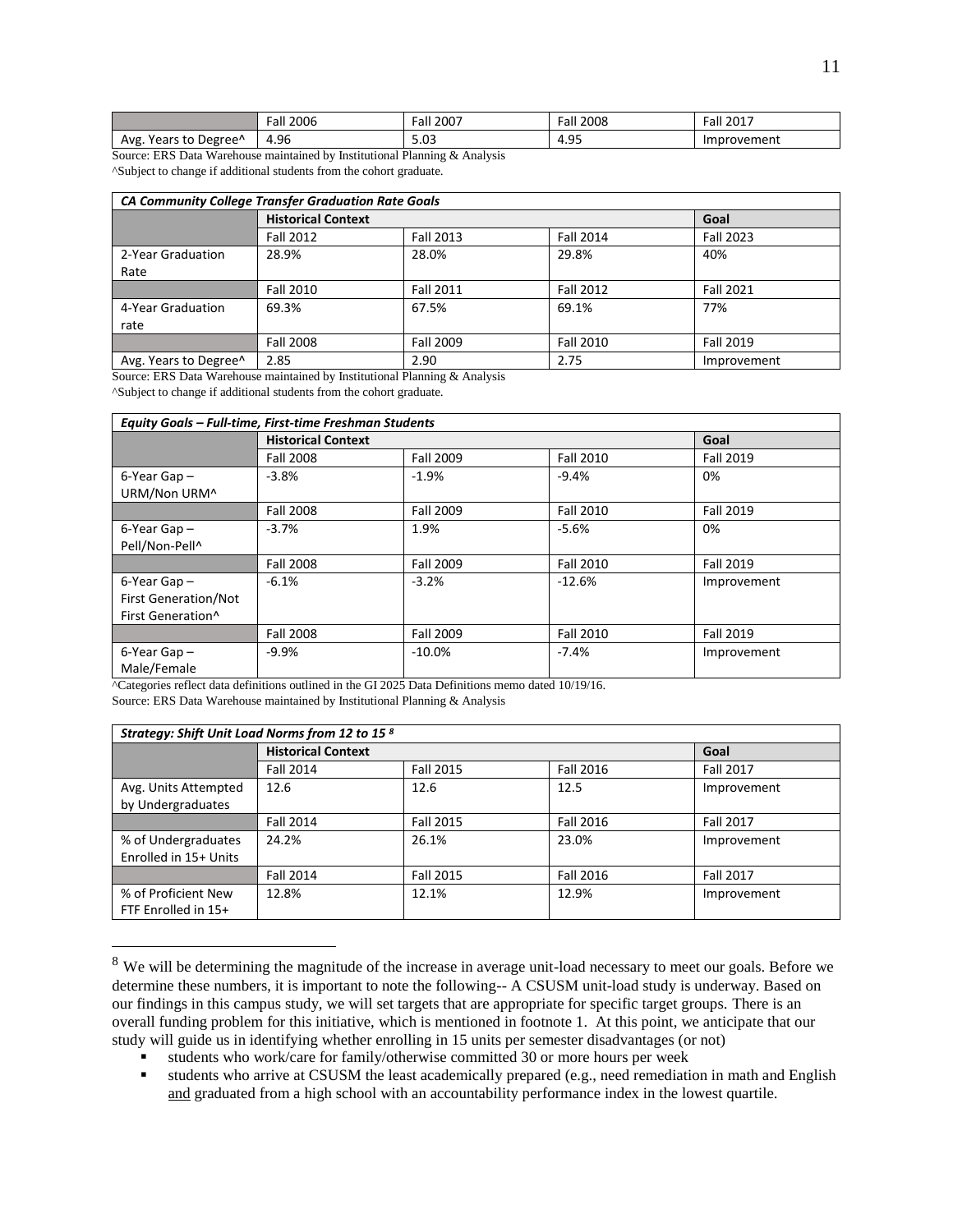|                      | 2013-14                | 2014-15 | 2015-16 | 2016-17 |
|----------------------|------------------------|---------|---------|---------|
| Avg. Units Completed | Developing methodology |         |         |         |

Source: ERS Data Warehouse maintained by Institutional Planning & Analysis

| <b>Strategy: Improve Sophomore Success</b>          |                           |           |                  |  |  |
|-----------------------------------------------------|---------------------------|-----------|------------------|--|--|
|                                                     | <b>Historical Context</b> |           |                  |  |  |
|                                                     | <b>Fall 2014</b>          | Fall 2015 | Fall 2016        |  |  |
| % of Second Years at                                | 34.3%                     | 34.9%     | 37.7%            |  |  |
| Sophomore Level                                     |                           |           |                  |  |  |
|                                                     | Fall 2012                 | Fall 2013 | <b>Fall 2014</b> |  |  |
| FTF Continuation Rate from<br>Second to Third Year^ | 86.5%                     | 85.0%     | 83.5%            |  |  |

^Proportion of full-time, first-time freshman students enrolled as of third term who returned for their fifth term.

Source: ERS Data Warehouse maintained by Institutional Planning & Analysis

| <b>Strategy: Increase Proficiency</b>        |                           |                  |                  |  |  |  |
|----------------------------------------------|---------------------------|------------------|------------------|--|--|--|
|                                              | <b>Historical Context</b> |                  |                  |  |  |  |
|                                              | <b>Fall 2014</b>          | <b>Fall 2015</b> | Fall 2016        |  |  |  |
| % of FTF Proficient at Entry^                | 53.1%                     | 56.1%            | 61.4%            |  |  |  |
|                                              | <b>Fall 2013</b>          | <b>Fall 2014</b> | <b>Fall 2015</b> |  |  |  |
| 1-Year Remediation Rate<br>$(FTF)*$          | 86.9%                     | 78.9%            | 82.1%            |  |  |  |
|                                              | <b>Fall 2014</b>          | <b>Fall 2015</b> | Fall 2016        |  |  |  |
| % of FTF who enter through<br>Alliance MOU** | 5.1%                      | 9.7%             | 10.0%            |  |  |  |

^Includes students who cleared proficiency requirements over the summer.

Source: ERS Data Warehouse maintained by Institutional Planning & Analysis

\*Source: Chancellor's Office Final ERE Follow-up Files

\*\*Source: ERS Data Warehouse maintained by Institutional Planning & Analysis and PeopleSoft Query

| <b>Strategy: Degree-Set-Go &amp; Improved Course Availability</b>                          |                           |               |             |  |  |
|--------------------------------------------------------------------------------------------|---------------------------|---------------|-------------|--|--|
|                                                                                            | <b>Historical Context</b> |               |             |  |  |
|                                                                                            | Not available             | Not available | Spring 2017 |  |  |
| % of Undergraduate<br><b>Students Accessing Degree</b>                                     | Not available             | Not available | 89.6%       |  |  |
| Planner                                                                                    |                           |               |             |  |  |
|                                                                                            | Not available             | Not available | Spring 2017 |  |  |
| Difference in Actual vs.<br>Degree Planner Projected<br>Avg. Undergraduate Unit<br>$Load*$ | Not available             | Not available | $-0.1$      |  |  |
|                                                                                            | Not available             | Not available | Spring 2017 |  |  |
| % of Undergraduate<br><b>Students whose Degree</b><br>Planners 100% Matched<br>Schedule*   | Not available             | Not available | 12.3%       |  |  |

Source: Degree Planner frozen data maintained by Planning & Academic Resources

\*Source: Degree Planner frozen data maintained by Planning & Academic Resources and PeopleSoft query

| <b>Strategy: High Impact Practices</b> |                           |                  |           |  |  |
|----------------------------------------|---------------------------|------------------|-----------|--|--|
|                                        | <b>Historical Context</b> |                  |           |  |  |
|                                        | Fall 2013                 | Fall 2014        | Fall 2015 |  |  |
| % of New FTF Taking First              | 81.9%                     | 83.4%            | 88.4%     |  |  |
| Year Seminar                           |                           |                  |           |  |  |
|                                        | <b>Fall 2014</b>          | <b>Fall 2015</b> | Fall 2016 |  |  |